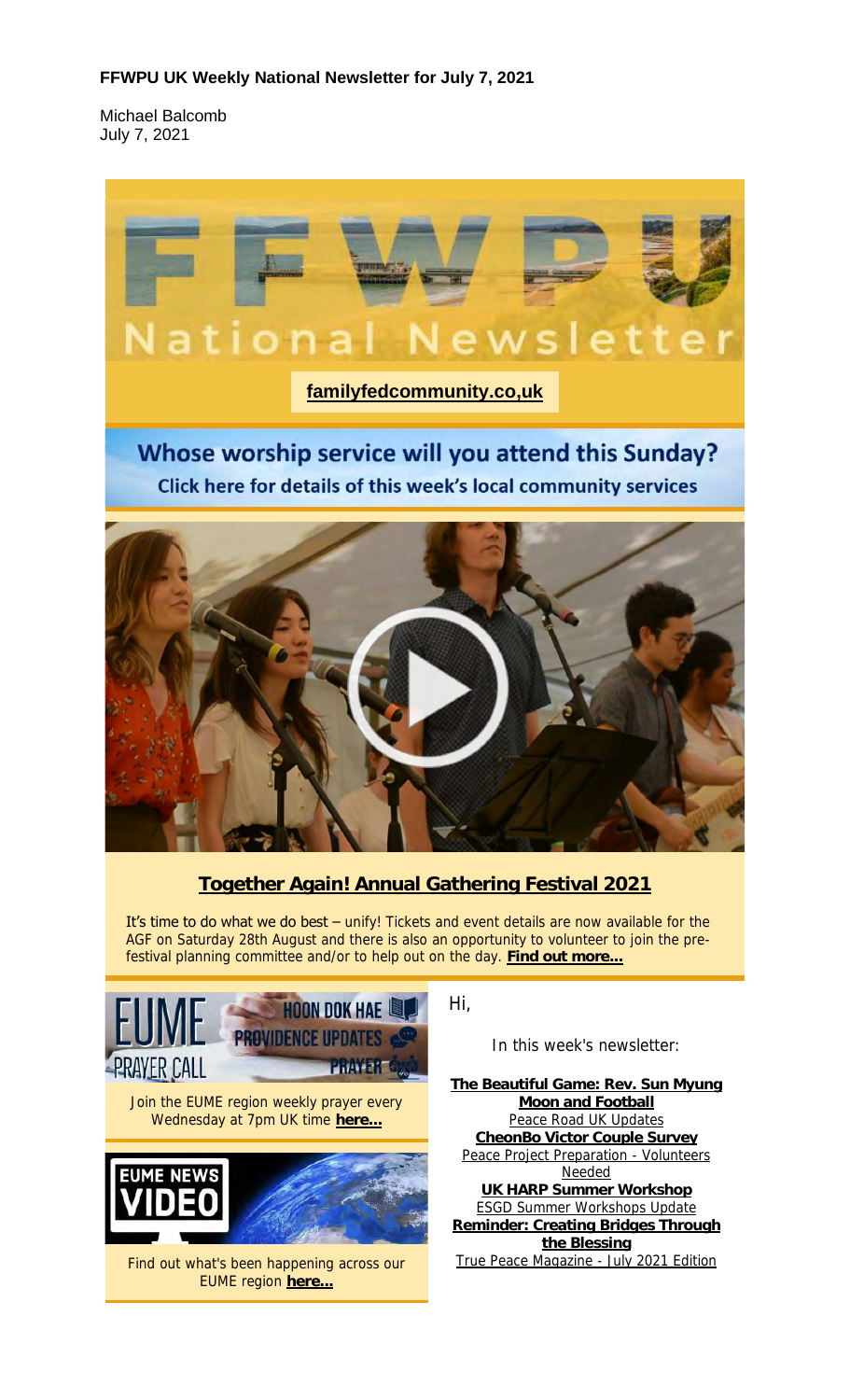**iPeaceTV News** Catch up on the international news from iPeaceTV in Korea **here...**

**How Can I Contact My Community Leaders?** Featured Book: 'As A Peace-Loving Global Citizen'



## **The Beautiful Game: Rev. Football**

featured some of the world's most

**View More**

### **Peace Road UK Updates**

On Thursday 8th July at 6:30pm, UPF UK is hosting an online event to introduce the Peace Road. You can find out more information and register to attend the event **here...**

A promotional brochure for the Peace Road UK is also now available to download!

**View More**





# **Survey**

have been asked to fill out an **online survey** in order to see where everyone is

**View More**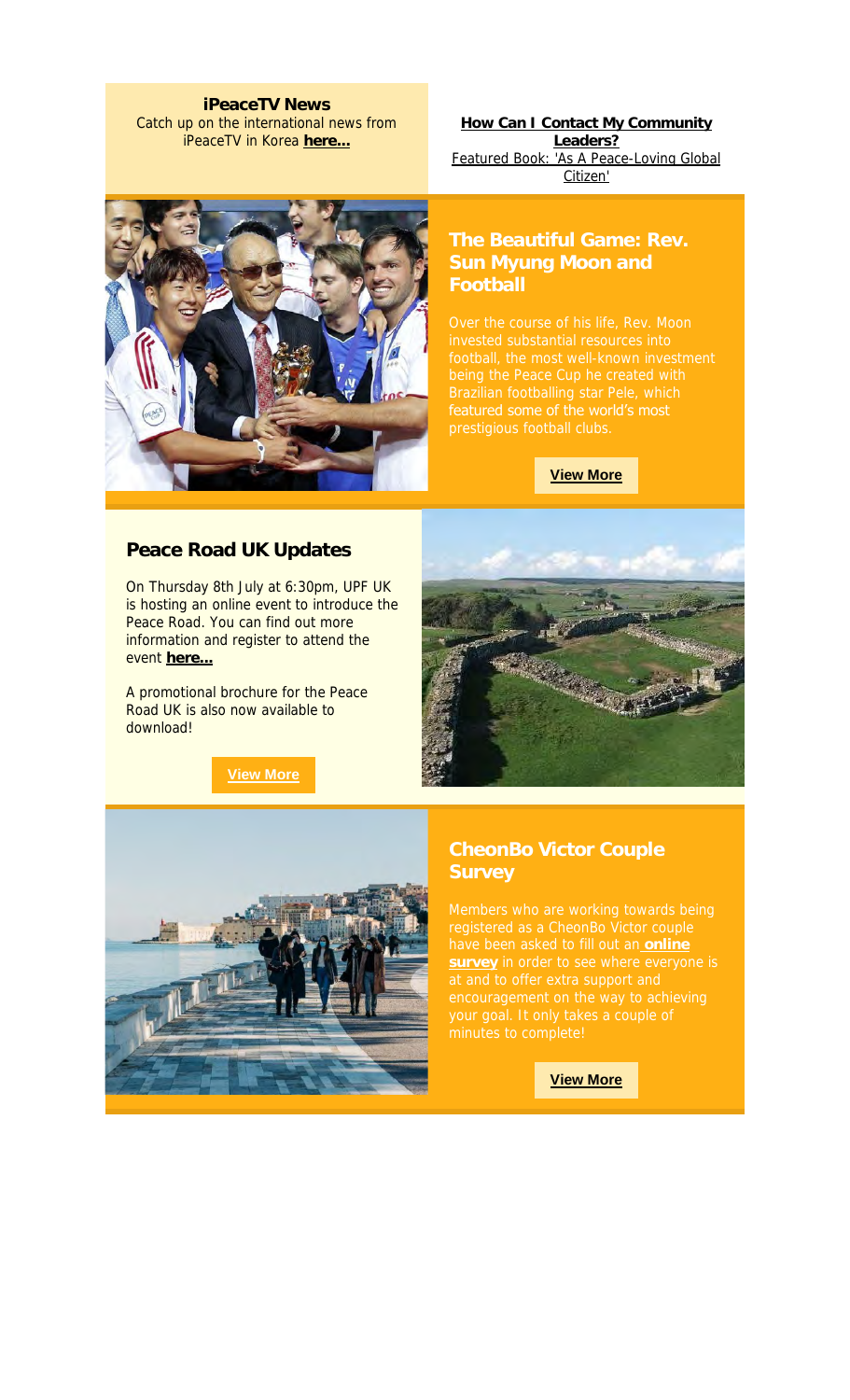### **Peace Project Preparation - Volunteers Needed**

UPF Middle East is looking for two parttime volunteers to carry out logistics tasks which will pave the way to bring children from different backgrounds to the Gulf in late August.





Staff Application (19+) Interested in Staffing on the workshop: Apply here: https://ffwpu.breezechms.com/form<br>/HARPSummer2021StaffApplication

Deadline: 16th July

### **ESGD Summer Workshops Update**

In their latest update on 30th June, the ESGD team confirmed the location of the Senior HARP and ODP+ workshops that will be taking place this summer, and provided important information for participants.

**View More**



Please fill out the **online staff application form** by Friday 16th July.





**View More**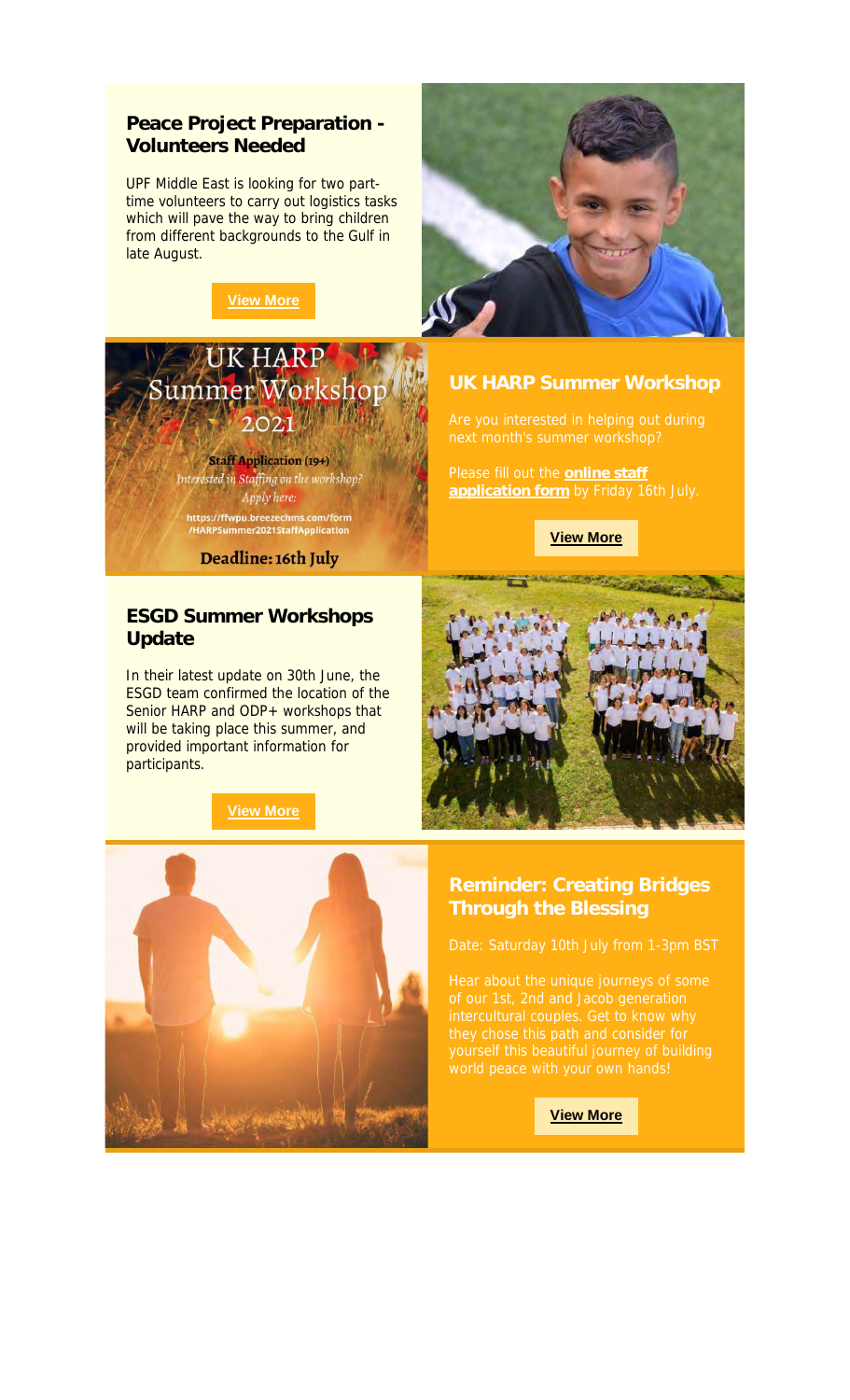### **True Peace Magazine - July 2021 Edition**

True Parents' messages featured in this issue include The Background and Significance of the Founding of the Unification Church and A Look Through Providential History.

Download the eBook version **here...**



True Peace #6





**View More**



### **FEATURED BOOK: 'As A Peace-Loving Global Citizen'**

Part 7 Chapter 7 - read by Henry Masters:

**"A Single Dandelion is More Precious Than Gold"**

The audiobook is now available for streaming through Spotify, Apple Podcasts and Google Podcasts, as read by the late Henry Masters.

**Listen Now**



**Blessed Family Department Publication: Loving, Living Words by Susan Crosthwaite** 

# **| What is Peace Road? |**

**As we prepare for the Peace Road UK Coast-to-Coast walk along Hadrian's Wall, we look back at the history of the Peace Road project and how it began.** 

Throughout the course of recorded history, humanity has built roads. From the Silk Road, which stretched from Europe to China, to the Roman road system which allowed the Roman legions to create a vast empire known across the world. The opportunities and connections that roads allow for are fundamental in creating a unified world.

Rev. Sun Myung Moon pioneered the idea of a "Peace Road". His vision was that of an international highway that physically connects people from across the world together.